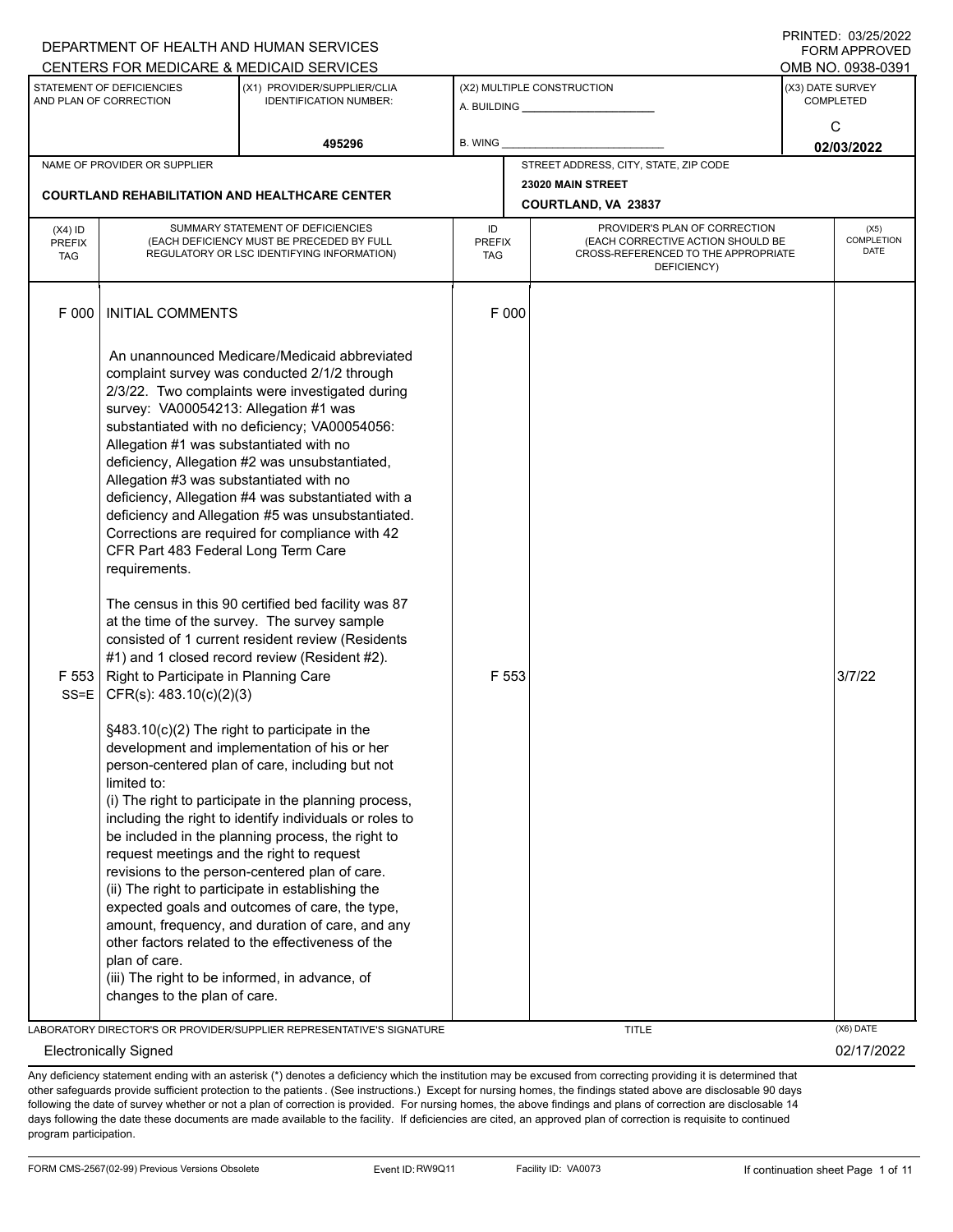|                                          |                                                                                                                                                                                                                                                                                                                                                                                                                                                                                         | DEPARTMENT OF HEALTH AND HUMAN SERVICES<br>CENTERS FOR MEDICARE & MEDICAID SERVICES                                                                                                                                                                                                                                                                                                                                                                                                                                                                                                                                                                                                                                                                                                                                                                                                                                                                                                                                                                                              |                                          |                                                                                                                                                                                                                                                                                                                                                                                                                                                                                                                                                                                                                                | <b>FININILU. VJZJIZVZZ</b><br><b>FORM APPROVED</b><br>OMB NO. 0938-0391 |  |  |
|------------------------------------------|-----------------------------------------------------------------------------------------------------------------------------------------------------------------------------------------------------------------------------------------------------------------------------------------------------------------------------------------------------------------------------------------------------------------------------------------------------------------------------------------|----------------------------------------------------------------------------------------------------------------------------------------------------------------------------------------------------------------------------------------------------------------------------------------------------------------------------------------------------------------------------------------------------------------------------------------------------------------------------------------------------------------------------------------------------------------------------------------------------------------------------------------------------------------------------------------------------------------------------------------------------------------------------------------------------------------------------------------------------------------------------------------------------------------------------------------------------------------------------------------------------------------------------------------------------------------------------------|------------------------------------------|--------------------------------------------------------------------------------------------------------------------------------------------------------------------------------------------------------------------------------------------------------------------------------------------------------------------------------------------------------------------------------------------------------------------------------------------------------------------------------------------------------------------------------------------------------------------------------------------------------------------------------|-------------------------------------------------------------------------|--|--|
|                                          | STATEMENT OF DEFICIENCIES<br>AND PLAN OF CORRECTION                                                                                                                                                                                                                                                                                                                                                                                                                                     | (X1) PROVIDER/SUPPLIER/CLIA<br><b>IDENTIFICATION NUMBER:</b>                                                                                                                                                                                                                                                                                                                                                                                                                                                                                                                                                                                                                                                                                                                                                                                                                                                                                                                                                                                                                     |                                          | (X2) MULTIPLE CONSTRUCTION                                                                                                                                                                                                                                                                                                                                                                                                                                                                                                                                                                                                     | (X3) DATE SURVEY<br><b>COMPLETED</b>                                    |  |  |
|                                          |                                                                                                                                                                                                                                                                                                                                                                                                                                                                                         | 495296                                                                                                                                                                                                                                                                                                                                                                                                                                                                                                                                                                                                                                                                                                                                                                                                                                                                                                                                                                                                                                                                           | <b>B. WING</b>                           |                                                                                                                                                                                                                                                                                                                                                                                                                                                                                                                                                                                                                                | C<br>02/03/2022                                                         |  |  |
|                                          | NAME OF PROVIDER OR SUPPLIER                                                                                                                                                                                                                                                                                                                                                                                                                                                            |                                                                                                                                                                                                                                                                                                                                                                                                                                                                                                                                                                                                                                                                                                                                                                                                                                                                                                                                                                                                                                                                                  |                                          | STREET ADDRESS, CITY, STATE, ZIP CODE                                                                                                                                                                                                                                                                                                                                                                                                                                                                                                                                                                                          |                                                                         |  |  |
|                                          |                                                                                                                                                                                                                                                                                                                                                                                                                                                                                         | <b>COURTLAND REHABILITATION AND HEALTHCARE CENTER</b>                                                                                                                                                                                                                                                                                                                                                                                                                                                                                                                                                                                                                                                                                                                                                                                                                                                                                                                                                                                                                            | 23020 MAIN STREET<br>COURTLAND, VA 23837 |                                                                                                                                                                                                                                                                                                                                                                                                                                                                                                                                                                                                                                |                                                                         |  |  |
| $(X4)$ ID<br><b>PREFIX</b><br><b>TAG</b> |                                                                                                                                                                                                                                                                                                                                                                                                                                                                                         | SUMMARY STATEMENT OF DEFICIENCIES<br>(EACH DEFICIENCY MUST BE PRECEDED BY FULL<br>REGULATORY OR LSC IDENTIFYING INFORMATION)                                                                                                                                                                                                                                                                                                                                                                                                                                                                                                                                                                                                                                                                                                                                                                                                                                                                                                                                                     | ID<br><b>PREFIX</b><br><b>TAG</b>        | PROVIDER'S PLAN OF CORRECTION<br>(EACH CORRECTIVE ACTION SHOULD BE<br>CROSS-REFERENCED TO THE APPROPRIATE<br>DEFICIENCY)                                                                                                                                                                                                                                                                                                                                                                                                                                                                                                       | (X5)<br><b>COMPLETION</b><br>DATE                                       |  |  |
| F 553                                    | Continued From page 1<br>included in the plan of care.<br>of care.<br>planning process must-<br>resident representative.<br>(ii) Include an assessment of the resident's<br>strengths and needs.<br>(iii) Incorporate the resident's personal and<br>by:<br>record review, staff interviews and facility<br>1/6/2 and 10/7/21, Resident #1.<br>and 10/7/21.<br>The findings included:<br>limited to Left above the knee amputation,<br>Phantom Limb Syndrome with pain and<br>Dementia. | (iv) The right to receive the services and/or items<br>(v) The right to see the care plan, including the<br>right to sign after significant changes to the plan<br>§483.10(c)(3) The facility shall inform the resident<br>of the right to participate in his or her treatment<br>and shall support the resident in this right. The<br>(i) Facilitate the inclusion of the resident and/or<br>cultural preferences in developing goals of care.<br>This REQUIREMENT is not met as evidenced<br>Based on a complaint investigation, medical<br>document review the facility staff failed to ensure<br>that 1 of 2 residents in the survey sample and<br>their Responsible Party was invited to participate<br>in their person-centered care planning process on<br>The facility staff failed to ensure that Resident #1<br>and her son was invited to participate in her<br>person-centered care planning process for 1/6/21<br>Resident #1 was admitted to the facility originally<br>on 7/21/2016 and readmitted on 6/19/2020.<br>Resident #1's diagnoses included but were not | F 553                                    | 1. The facility is not able to retroactively<br>correct the<br>deficient practice for resident #1 on 1/6/21<br>and 10/7/21.<br>The facility self-identified the issue and<br>corrected the<br>practice prior to complaint survey on<br>2/3/22. Resident #1<br>and family representative have been duly<br>served care<br>plan invitations for current care plan<br>meeting of 1/5/22<br>and attended the meeting.<br>2. Invitations to current residents and<br>family representatives due for care plan<br>meetings<br>have been duly served.<br>3. The interdisciplinary team (IDT)<br>has been re-educated on the care plan |                                                                         |  |  |

FORM CMS-2567(02-99) Previous Versions Obsolete Event ID:RW9Q11 Facility ID: VA0073 If continuation sheet Page 2 of 11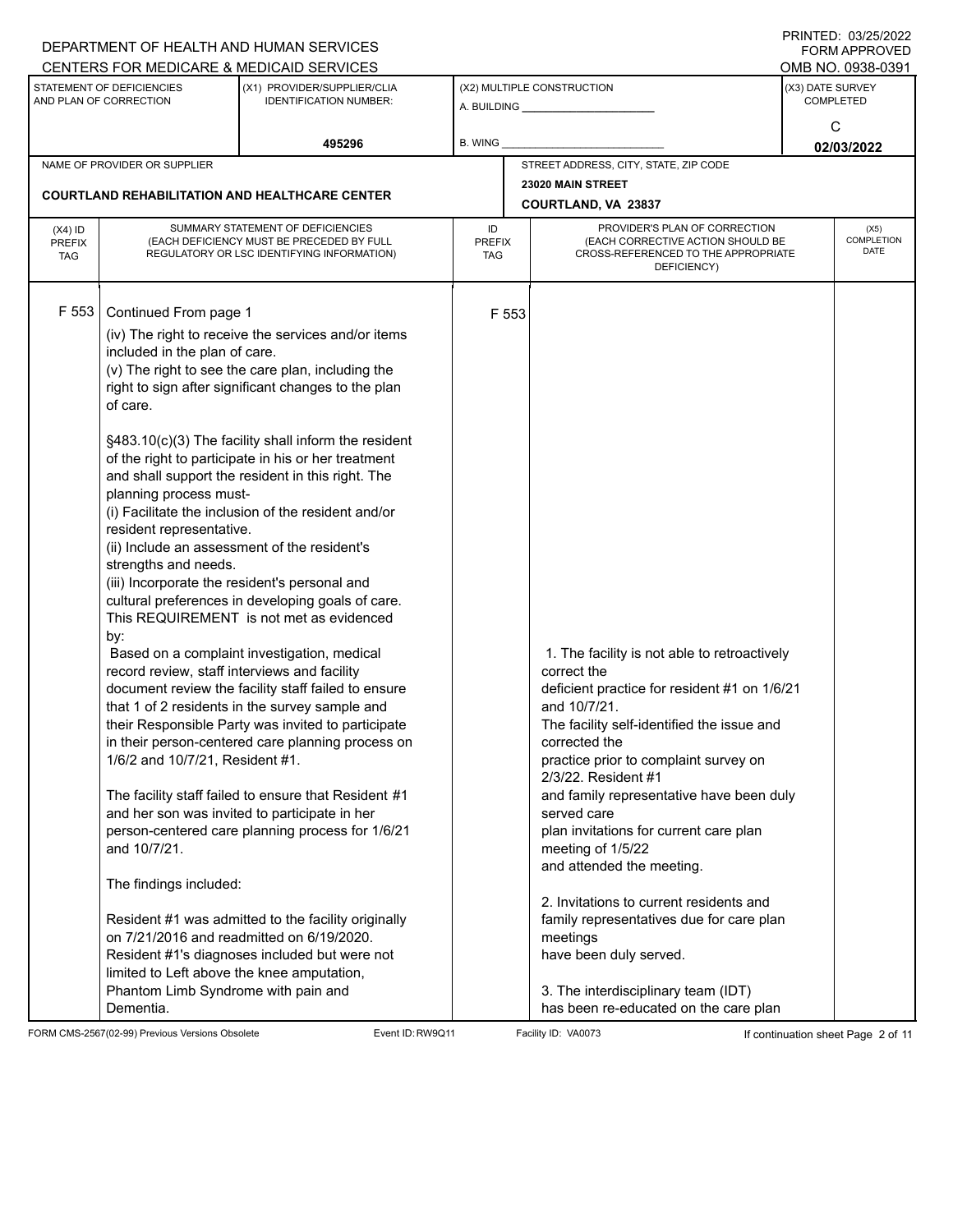|                                          |                                                                                                                                                                                                                                                                                                                                                  | DEPARTMENT OF HEALTH AND HUMAN SERVICES                                                                                                                                                                                                                                                                                                                                                                                                                                                                                                                                                                                                                                                                                                                                                                                                                                                                                                                                                                                                                                                                                                                                                                                                                                                                                                              |         |                                                              |                                                                                                                                                                                                                                                                                                                                                                                                                                                                                                                                                                       |                 | FORM APPROVED                        |
|------------------------------------------|--------------------------------------------------------------------------------------------------------------------------------------------------------------------------------------------------------------------------------------------------------------------------------------------------------------------------------------------------|------------------------------------------------------------------------------------------------------------------------------------------------------------------------------------------------------------------------------------------------------------------------------------------------------------------------------------------------------------------------------------------------------------------------------------------------------------------------------------------------------------------------------------------------------------------------------------------------------------------------------------------------------------------------------------------------------------------------------------------------------------------------------------------------------------------------------------------------------------------------------------------------------------------------------------------------------------------------------------------------------------------------------------------------------------------------------------------------------------------------------------------------------------------------------------------------------------------------------------------------------------------------------------------------------------------------------------------------------|---------|--------------------------------------------------------------|-----------------------------------------------------------------------------------------------------------------------------------------------------------------------------------------------------------------------------------------------------------------------------------------------------------------------------------------------------------------------------------------------------------------------------------------------------------------------------------------------------------------------------------------------------------------------|-----------------|--------------------------------------|
|                                          |                                                                                                                                                                                                                                                                                                                                                  | CENTERS FOR MEDICARE & MEDICAID SERVICES                                                                                                                                                                                                                                                                                                                                                                                                                                                                                                                                                                                                                                                                                                                                                                                                                                                                                                                                                                                                                                                                                                                                                                                                                                                                                                             |         |                                                              |                                                                                                                                                                                                                                                                                                                                                                                                                                                                                                                                                                       |                 | OMB NO. 0938-0391                    |
|                                          | STATEMENT OF DEFICIENCIES<br>AND PLAN OF CORRECTION                                                                                                                                                                                                                                                                                              | (X1) PROVIDER/SUPPLIER/CLIA<br><b>IDENTIFICATION NUMBER:</b>                                                                                                                                                                                                                                                                                                                                                                                                                                                                                                                                                                                                                                                                                                                                                                                                                                                                                                                                                                                                                                                                                                                                                                                                                                                                                         |         | (X2) MULTIPLE CONSTRUCTION<br>A. BUILDING <b>A.</b> BUILDING |                                                                                                                                                                                                                                                                                                                                                                                                                                                                                                                                                                       |                 | (X3) DATE SURVEY<br><b>COMPLETED</b> |
|                                          |                                                                                                                                                                                                                                                                                                                                                  | 495296                                                                                                                                                                                                                                                                                                                                                                                                                                                                                                                                                                                                                                                                                                                                                                                                                                                                                                                                                                                                                                                                                                                                                                                                                                                                                                                                               | B. WING |                                                              |                                                                                                                                                                                                                                                                                                                                                                                                                                                                                                                                                                       | C<br>02/03/2022 |                                      |
|                                          | NAME OF PROVIDER OR SUPPLIER                                                                                                                                                                                                                                                                                                                     |                                                                                                                                                                                                                                                                                                                                                                                                                                                                                                                                                                                                                                                                                                                                                                                                                                                                                                                                                                                                                                                                                                                                                                                                                                                                                                                                                      |         |                                                              | STREET ADDRESS, CITY, STATE, ZIP CODE                                                                                                                                                                                                                                                                                                                                                                                                                                                                                                                                 |                 |                                      |
|                                          |                                                                                                                                                                                                                                                                                                                                                  |                                                                                                                                                                                                                                                                                                                                                                                                                                                                                                                                                                                                                                                                                                                                                                                                                                                                                                                                                                                                                                                                                                                                                                                                                                                                                                                                                      |         |                                                              | 23020 MAIN STREET                                                                                                                                                                                                                                                                                                                                                                                                                                                                                                                                                     |                 |                                      |
|                                          |                                                                                                                                                                                                                                                                                                                                                  | <b>COURTLAND REHABILITATION AND HEALTHCARE CENTER</b>                                                                                                                                                                                                                                                                                                                                                                                                                                                                                                                                                                                                                                                                                                                                                                                                                                                                                                                                                                                                                                                                                                                                                                                                                                                                                                |         |                                                              | COURTLAND, VA 23837                                                                                                                                                                                                                                                                                                                                                                                                                                                                                                                                                   |                 |                                      |
| $(X4)$ ID<br><b>PREFIX</b><br><b>TAG</b> | SUMMARY STATEMENT OF DEFICIENCIES<br>(EACH DEFICIENCY MUST BE PRECEDED BY FULL<br>REGULATORY OR LSC IDENTIFYING INFORMATION)                                                                                                                                                                                                                     |                                                                                                                                                                                                                                                                                                                                                                                                                                                                                                                                                                                                                                                                                                                                                                                                                                                                                                                                                                                                                                                                                                                                                                                                                                                                                                                                                      |         | <b>PREFIX</b><br>TAG                                         | PROVIDER'S PLAN OF CORRECTION<br>(EACH CORRECTIVE ACTION SHOULD BE<br>CROSS-REFERENCED TO THE APPROPRIATE<br>DEFICIENCY)                                                                                                                                                                                                                                                                                                                                                                                                                                              |                 | (X5)<br>COMPLETION<br><b>DATE</b>    |
| F 553                                    | Continued From page 2<br>(MDS) is a quarterly with an Assessment<br>was cognitively intact and capable of daily<br>decision making.<br>On 2/1/21 at 12:00 p.m. an interview was<br>son."<br>On 2/2/22 at 12:40 p.m. an interview was<br>include Resident #1's care plan meetings.<br>are in advance."<br>On 2/3/21 at 2:02 p.m. an interview was | Resident #1's most recent Minimum Data Set<br>Reference Date of 1/15/22. The Brief Interview<br>for Mental Status (BIMS) was coded as a 12 out<br>of a possible 15 for Resident #1, indicating she<br>conducted with Resident #1. Resident #1 was<br>asked if she received invitations from the facility<br>for her care plan meetings. Resident #1 stated, "I<br>don't receive any maybe they send them to my<br>conducted with Resident #1's son regarding a<br>complaint he submitted with the state agency to<br>Resident #1's son was asked if he had received<br>care plan invitations from the facility for his mom's<br>care plan meetings. Resident #1's son stated,<br>"No, I find out about the meetings when I'm up<br>here visiting her. I never know when the meeting<br>conducted the Medical Records staff member.<br>The Medical Records staff member was asked if<br>she was in charge of sending out the care plan<br>invitations for residents and family members.<br>The Medical Records staff member stated, "Yes,<br>the care plan invitations are given to me by the<br>MDS department and I make a copy and mail it to<br>the responsible party and then scan a copy into<br>the medical record." The Medical Record staff<br>member was asked if she had documentation to<br>show that Resident #1 or her son had received |         | F 553                                                        | process to include<br>invitations. The Social Services<br>department is responsible<br>for issuing care plan invitations to<br>residents and family<br>representatives.<br>4. The SS Director, or designee, will send<br>invitations in advance of the care plan<br>meeting using a<br>trifold approach: one copy to resident, one<br>copy to family<br>when applicable, and one copy to filed in<br>the medical record.<br>The Administrator, or designee, will audit<br>compliance<br>weekly for 4 weeks, monthly for 3 months,<br>and quarterly<br>for 2 quarters. |                 |                                      |

FORM CMS-2567(02-99) Previous Versions Obsolete Event ID:RW9Q11 Facility ID: VA0073 If continuation sheet Page 3 of 11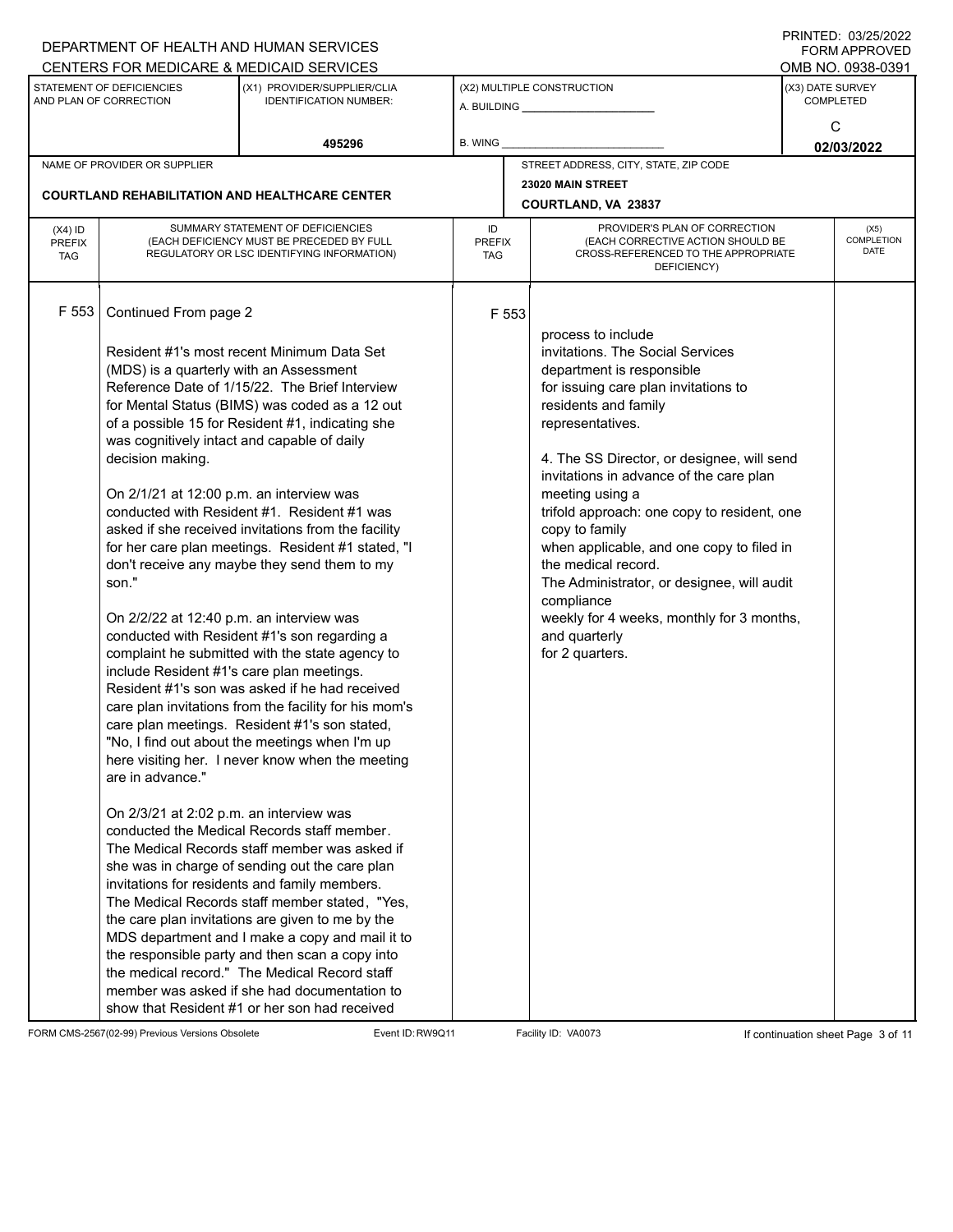|                                          |                                                                                                                                                                                                                                                                                                                                                                                                                                                                                                                                 | DEPARTMENT OF HEALTH AND HUMAN SERVICES<br>CENTERS FOR MEDICARE & MEDICAID SERVICES                                                                                                                                                                                                                                                                                                                                                                                                                                                                                                                                                                                                                                                                                                                                                                                                                                                                                                                                                                    |                            |       |                                                                                                                          |                                           | FININTLU. VJZJIZUZZ<br><b>FORM APPROVED</b><br>OMB NO. 0938-0391 |  |
|------------------------------------------|---------------------------------------------------------------------------------------------------------------------------------------------------------------------------------------------------------------------------------------------------------------------------------------------------------------------------------------------------------------------------------------------------------------------------------------------------------------------------------------------------------------------------------|--------------------------------------------------------------------------------------------------------------------------------------------------------------------------------------------------------------------------------------------------------------------------------------------------------------------------------------------------------------------------------------------------------------------------------------------------------------------------------------------------------------------------------------------------------------------------------------------------------------------------------------------------------------------------------------------------------------------------------------------------------------------------------------------------------------------------------------------------------------------------------------------------------------------------------------------------------------------------------------------------------------------------------------------------------|----------------------------|-------|--------------------------------------------------------------------------------------------------------------------------|-------------------------------------------|------------------------------------------------------------------|--|
|                                          | STATEMENT OF DEFICIENCIES<br>AND PLAN OF CORRECTION                                                                                                                                                                                                                                                                                                                                                                                                                                                                             | (X1) PROVIDER/SUPPLIER/CLIA<br><b>IDENTIFICATION NUMBER:</b>                                                                                                                                                                                                                                                                                                                                                                                                                                                                                                                                                                                                                                                                                                                                                                                                                                                                                                                                                                                           |                            |       | (X2) MULTIPLE CONSTRUCTION                                                                                               | (X3) DATE SURVEY<br><b>COMPLETED</b><br>C |                                                                  |  |
|                                          |                                                                                                                                                                                                                                                                                                                                                                                                                                                                                                                                 | 495296                                                                                                                                                                                                                                                                                                                                                                                                                                                                                                                                                                                                                                                                                                                                                                                                                                                                                                                                                                                                                                                 | <b>B. WING</b>             |       |                                                                                                                          | 02/03/2022                                |                                                                  |  |
|                                          | NAME OF PROVIDER OR SUPPLIER                                                                                                                                                                                                                                                                                                                                                                                                                                                                                                    |                                                                                                                                                                                                                                                                                                                                                                                                                                                                                                                                                                                                                                                                                                                                                                                                                                                                                                                                                                                                                                                        |                            |       | STREET ADDRESS, CITY, STATE, ZIP CODE                                                                                    |                                           |                                                                  |  |
|                                          |                                                                                                                                                                                                                                                                                                                                                                                                                                                                                                                                 | <b>COURTLAND REHABILITATION AND HEALTHCARE CENTER</b>                                                                                                                                                                                                                                                                                                                                                                                                                                                                                                                                                                                                                                                                                                                                                                                                                                                                                                                                                                                                  |                            |       | 23020 MAIN STREET                                                                                                        |                                           |                                                                  |  |
|                                          |                                                                                                                                                                                                                                                                                                                                                                                                                                                                                                                                 |                                                                                                                                                                                                                                                                                                                                                                                                                                                                                                                                                                                                                                                                                                                                                                                                                                                                                                                                                                                                                                                        |                            |       | COURTLAND, VA 23837                                                                                                      |                                           |                                                                  |  |
| $(X4)$ ID<br><b>PREFIX</b><br><b>TAG</b> | SUMMARY STATEMENT OF DEFICIENCIES<br>(EACH DEFICIENCY MUST BE PRECEDED BY FULL<br>REGULATORY OR LSC IDENTIFYING INFORMATION)                                                                                                                                                                                                                                                                                                                                                                                                    |                                                                                                                                                                                                                                                                                                                                                                                                                                                                                                                                                                                                                                                                                                                                                                                                                                                                                                                                                                                                                                                        | ID<br><b>PREFIX</b><br>TAG |       | PROVIDER'S PLAN OF CORRECTION<br>(EACH CORRECTIVE ACTION SHOULD BE<br>CROSS-REFERENCED TO THE APPROPRIATE<br>DEFICIENCY) |                                           | (X5)<br><b>COMPLETION</b><br>DATE                                |  |
| F 553                                    | Continued From page 3<br>for 1/6/21 or 10/7/21."<br>phone was disconnected.<br>The facility policy titled "Care<br>as follows:<br>Policy Statement: Our facility's care<br>the development of an individualized<br>Policy Interpretation and Implementation:<br>4. The Social Services department will be<br>be reflected in medical records.<br>held with the Administrator, the Corporate<br>Director of Clinical Services and the<br>Rehabilitation Director where the above<br>parties in a timely manner for all care plan | care plan invitations for 1/6/21 and 10/7/21. The<br>Medical Records staff member stated, "I do not<br>send any care plan invites in the medical record<br>The previous MDS staff member no longer works<br>at the facility. This surveyor attempted to call and<br>Planning-Interdisciplinary Team" last revises<br>9/2013 was reviewed and is documented in part,<br>planning/interdisciplinary team is responsible for<br>comprehensive care plan for each resident.<br>responsible for inviting residents and family<br>representatives via phone, email, postage and<br>other methods deemed practical to schedule care<br>plan meetings. Documentation of invitations will<br>On 2/3/22 at 4:42 p.m. a pre-exit debriefing was<br>information was shared. The Administrator was<br>asked what are the expectations for residents<br>and families in regards to care plan invitations.<br>The Administrator stated, "Care plan invitations<br>are to be send to residents and the responsible<br>meetings. Also the invitations are to be scanned |                            | F 553 |                                                                                                                          |                                           |                                                                  |  |

FORM CMS-2567(02-99) Previous Versions Obsolete Event ID:RW9Q11 Facility ID: VA0073 If continuation sheet Page 4 of 11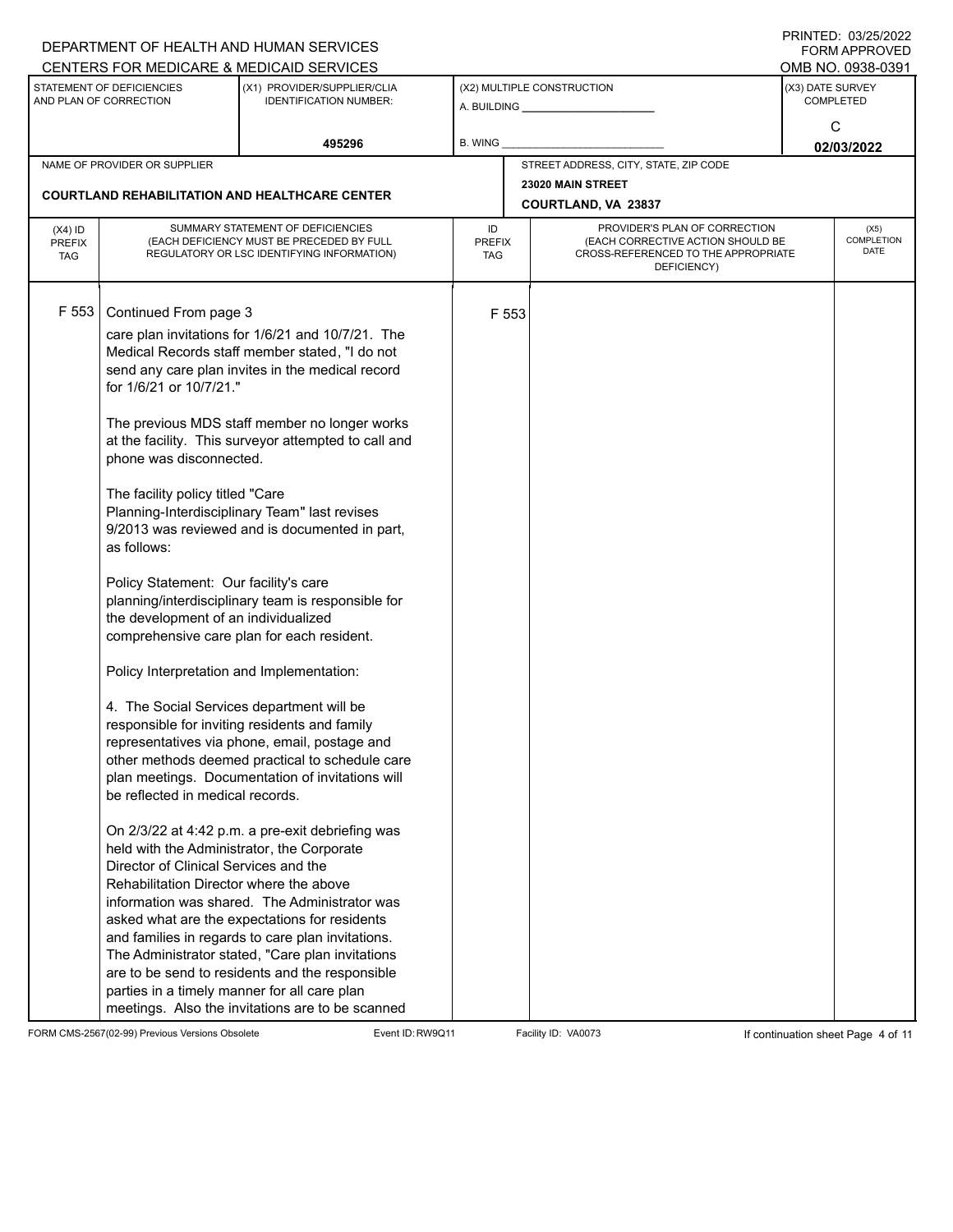|                                          |                                                                                                                                            | DEPARTMENT OF HEALTH AND HUMAN SERVICES                                                                                                                                                                                                                                                                                                                                                                                                                                                                                                                                                                                                                                                                                                                                                                                                                                                                                                                                                                                                                                                                                                                                                                                                                                                                                                                                                                          |           |                                                                                                                                    |                                          |                 | $1$ $1111$ $1112$ . $001$ $2012$<br>FORM APPROVED         |  |
|------------------------------------------|--------------------------------------------------------------------------------------------------------------------------------------------|------------------------------------------------------------------------------------------------------------------------------------------------------------------------------------------------------------------------------------------------------------------------------------------------------------------------------------------------------------------------------------------------------------------------------------------------------------------------------------------------------------------------------------------------------------------------------------------------------------------------------------------------------------------------------------------------------------------------------------------------------------------------------------------------------------------------------------------------------------------------------------------------------------------------------------------------------------------------------------------------------------------------------------------------------------------------------------------------------------------------------------------------------------------------------------------------------------------------------------------------------------------------------------------------------------------------------------------------------------------------------------------------------------------|-----------|------------------------------------------------------------------------------------------------------------------------------------|------------------------------------------|-----------------|-----------------------------------------------------------|--|
|                                          | STATEMENT OF DEFICIENCIES<br>AND PLAN OF CORRECTION                                                                                        | CENTERS FOR MEDICARE & MEDICAID SERVICES<br>(X1) PROVIDER/SUPPLIER/CLIA<br><b>IDENTIFICATION NUMBER:</b>                                                                                                                                                                                                                                                                                                                                                                                                                                                                                                                                                                                                                                                                                                                                                                                                                                                                                                                                                                                                                                                                                                                                                                                                                                                                                                         |           | (X2) MULTIPLE CONSTRUCTION                                                                                                         |                                          |                 | OMB NO. 0938-0391<br>(X3) DATE SURVEY<br><b>COMPLETED</b> |  |
|                                          |                                                                                                                                            | 495296                                                                                                                                                                                                                                                                                                                                                                                                                                                                                                                                                                                                                                                                                                                                                                                                                                                                                                                                                                                                                                                                                                                                                                                                                                                                                                                                                                                                           | B. WING   |                                                                                                                                    |                                          | C<br>02/03/2022 |                                                           |  |
|                                          | NAME OF PROVIDER OR SUPPLIER                                                                                                               |                                                                                                                                                                                                                                                                                                                                                                                                                                                                                                                                                                                                                                                                                                                                                                                                                                                                                                                                                                                                                                                                                                                                                                                                                                                                                                                                                                                                                  |           |                                                                                                                                    | STREET ADDRESS, CITY, STATE, ZIP CODE    |                 |                                                           |  |
|                                          |                                                                                                                                            | <b>COURTLAND REHABILITATION AND HEALTHCARE CENTER</b>                                                                                                                                                                                                                                                                                                                                                                                                                                                                                                                                                                                                                                                                                                                                                                                                                                                                                                                                                                                                                                                                                                                                                                                                                                                                                                                                                            |           |                                                                                                                                    | 23020 MAIN STREET<br>COURTLAND, VA 23837 |                 |                                                           |  |
| $(X4)$ ID<br><b>PREFIX</b><br><b>TAG</b> |                                                                                                                                            | SUMMARY STATEMENT OF DEFICIENCIES<br>(EACH DEFICIENCY MUST BE PRECEDED BY FULL<br>REGULATORY OR LSC IDENTIFYING INFORMATION)                                                                                                                                                                                                                                                                                                                                                                                                                                                                                                                                                                                                                                                                                                                                                                                                                                                                                                                                                                                                                                                                                                                                                                                                                                                                                     | ID<br>TAG | PROVIDER'S PLAN OF CORRECTION<br>(EACH CORRECTIVE ACTION SHOULD BE<br>PREFIX<br>CROSS-REFERENCED TO THE APPROPRIATE<br>DEFICIENCY) |                                          |                 | (X5)<br>COMPLETION<br>DATE                                |  |
| F 553                                    | Continued From page 4<br>into the medical record.:                                                                                         |                                                                                                                                                                                                                                                                                                                                                                                                                                                                                                                                                                                                                                                                                                                                                                                                                                                                                                                                                                                                                                                                                                                                                                                                                                                                                                                                                                                                                  |           | F 553                                                                                                                              |                                          |                 |                                                           |  |
|                                          |                                                                                                                                            | Prior to exit no further information was provided.                                                                                                                                                                                                                                                                                                                                                                                                                                                                                                                                                                                                                                                                                                                                                                                                                                                                                                                                                                                                                                                                                                                                                                                                                                                                                                                                                               |           |                                                                                                                                    |                                          |                 |                                                           |  |
| F 563<br>SS=D                            | This is a Complaint Deficiency.<br>Right to Receive/Deny Visitors<br>CFR(s): 483.10(f)(4)(ii)-(v)                                          |                                                                                                                                                                                                                                                                                                                                                                                                                                                                                                                                                                                                                                                                                                                                                                                                                                                                                                                                                                                                                                                                                                                                                                                                                                                                                                                                                                                                                  |           | F 563                                                                                                                              |                                          |                 | 3/7/22                                                    |  |
|                                          | resident.<br>deny or withdraw consent at any time;<br>or withdraw consent at any time; and<br>residents, including those setting forth any | §483.10(f)(4) The resident has a right to receive<br>visitors of his or her choosing at the time of his or<br>her choosing, subject to the resident's right to<br>deny visitation when applicable, and in a manner<br>that does not impose on the rights of another<br>(ii) The facility must provide immediate access to<br>a resident by immediate family and other relatives<br>of the resident, subject to the resident's right to<br>(iii) The facility must provide immediate access to<br>a resident by others who are visiting with the<br>consent of the resident, subject to reasonable<br>clinical and safety restrictions and the resident's<br>right to deny or withdraw consent at any time;<br>(iv) The facility must provide reasonable access<br>to a resident by any entity or individual that<br>provides health, social, legal, or other services to<br>the resident, subject to the resident's right to deny<br>(v) The facility must have written policies and<br>procedures regarding the visitation rights of<br>clinically necessary or reasonable restriction or<br>limitation or safety restriction or limitation, when<br>such limitations may apply consistent with the<br>requirements of this subpart, that the facility may<br>need to place on such rights and the reasons for<br>the clinical or safety restriction or limitation.<br>This REQUIREMENT is not met as evidenced |           |                                                                                                                                    |                                          |                 |                                                           |  |

FORM CMS-2567(02-99) Previous Versions Obsolete Event ID:RW9Q11 Facility ID: VA0073 If continuation sheet Page 5 of 11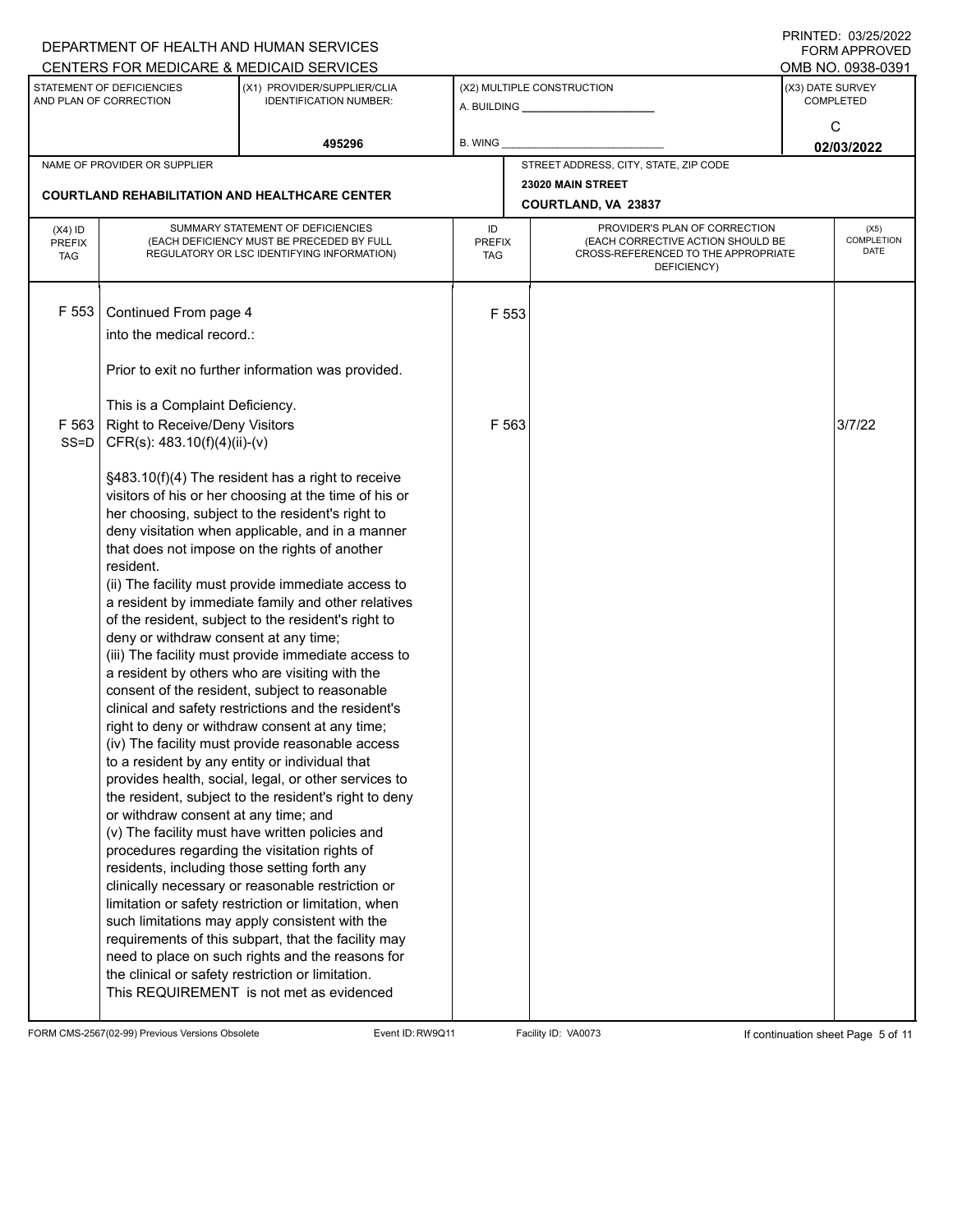|                                          |                                                                                                                                                                                                                                                                                                                                                                                                                                                                                        | DEPARTMENT OF HEALTH AND HUMAN SERVICES<br>CENTERS FOR MEDICARE & MEDICAID SERVICES                                                                                                                                                                                                                                                                                                                                                                                                                                                                                                                                                                                                                                                                                                                                                                                                                                                                                                                                                                                                             |                                   |                                                                                                                                                                                                                                                                                                                                                                                                                                                                                                                                                                                                                                                                          | FININILU. VJIZJIZUZZ<br>FORM APPROVED<br>OMB NO. 0938-0391 |
|------------------------------------------|----------------------------------------------------------------------------------------------------------------------------------------------------------------------------------------------------------------------------------------------------------------------------------------------------------------------------------------------------------------------------------------------------------------------------------------------------------------------------------------|-------------------------------------------------------------------------------------------------------------------------------------------------------------------------------------------------------------------------------------------------------------------------------------------------------------------------------------------------------------------------------------------------------------------------------------------------------------------------------------------------------------------------------------------------------------------------------------------------------------------------------------------------------------------------------------------------------------------------------------------------------------------------------------------------------------------------------------------------------------------------------------------------------------------------------------------------------------------------------------------------------------------------------------------------------------------------------------------------|-----------------------------------|--------------------------------------------------------------------------------------------------------------------------------------------------------------------------------------------------------------------------------------------------------------------------------------------------------------------------------------------------------------------------------------------------------------------------------------------------------------------------------------------------------------------------------------------------------------------------------------------------------------------------------------------------------------------------|------------------------------------------------------------|
|                                          | STATEMENT OF DEFICIENCIES<br>AND PLAN OF CORRECTION                                                                                                                                                                                                                                                                                                                                                                                                                                    | (X1) PROVIDER/SUPPLIER/CLIA<br><b>IDENTIFICATION NUMBER:</b>                                                                                                                                                                                                                                                                                                                                                                                                                                                                                                                                                                                                                                                                                                                                                                                                                                                                                                                                                                                                                                    |                                   | (X2) MULTIPLE CONSTRUCTION                                                                                                                                                                                                                                                                                                                                                                                                                                                                                                                                                                                                                                               | (X3) DATE SURVEY<br><b>COMPLETED</b>                       |
|                                          |                                                                                                                                                                                                                                                                                                                                                                                                                                                                                        | 495296                                                                                                                                                                                                                                                                                                                                                                                                                                                                                                                                                                                                                                                                                                                                                                                                                                                                                                                                                                                                                                                                                          | B. WING                           |                                                                                                                                                                                                                                                                                                                                                                                                                                                                                                                                                                                                                                                                          | C<br>02/03/2022                                            |
|                                          | NAME OF PROVIDER OR SUPPLIER                                                                                                                                                                                                                                                                                                                                                                                                                                                           |                                                                                                                                                                                                                                                                                                                                                                                                                                                                                                                                                                                                                                                                                                                                                                                                                                                                                                                                                                                                                                                                                                 |                                   | STREET ADDRESS, CITY, STATE, ZIP CODE                                                                                                                                                                                                                                                                                                                                                                                                                                                                                                                                                                                                                                    |                                                            |
|                                          |                                                                                                                                                                                                                                                                                                                                                                                                                                                                                        |                                                                                                                                                                                                                                                                                                                                                                                                                                                                                                                                                                                                                                                                                                                                                                                                                                                                                                                                                                                                                                                                                                 |                                   | 23020 MAIN STREET                                                                                                                                                                                                                                                                                                                                                                                                                                                                                                                                                                                                                                                        |                                                            |
|                                          | <b>COURTLAND REHABILITATION AND HEALTHCARE CENTER</b>                                                                                                                                                                                                                                                                                                                                                                                                                                  |                                                                                                                                                                                                                                                                                                                                                                                                                                                                                                                                                                                                                                                                                                                                                                                                                                                                                                                                                                                                                                                                                                 |                                   | COURTLAND, VA 23837                                                                                                                                                                                                                                                                                                                                                                                                                                                                                                                                                                                                                                                      |                                                            |
| $(X4)$ ID<br><b>PREFIX</b><br><b>TAG</b> |                                                                                                                                                                                                                                                                                                                                                                                                                                                                                        | SUMMARY STATEMENT OF DEFICIENCIES<br>(EACH DEFICIENCY MUST BE PRECEDED BY FULL<br>REGULATORY OR LSC IDENTIFYING INFORMATION)                                                                                                                                                                                                                                                                                                                                                                                                                                                                                                                                                                                                                                                                                                                                                                                                                                                                                                                                                                    | ID<br><b>PREFIX</b><br><b>TAG</b> | PROVIDER'S PLAN OF CORRECTION<br>(EACH CORRECTIVE ACTION SHOULD BE<br>CROSS-REFERENCED TO THE APPROPRIATE<br>DEFICIENCY)                                                                                                                                                                                                                                                                                                                                                                                                                                                                                                                                                 | (X5)<br>COMPLETION<br><b>DATE</b>                          |
| F 563                                    | Continued From page 5<br>by:<br>record review, staff interviews and facility<br>11/13/21 for 1 of 2 resident's in the survey<br>sample, Resident #1.<br>son entry into the facility on 11/13/21.<br>The findings included:<br>limited to Left above the knee amputation,<br>Phantom Limb Syndrome with pain and<br>Dementia.<br>(MDS) is a quarterly with an Assessment<br>was cognitively intact and capable of daily<br>decision making.<br>On 2/2/22 at 12:40 p.m. an interview was | Based on a complaint investigation, medical<br>document review the facility staff failed to allow<br>facility entry of an immediate family member on<br>The facility staffed failed to allow Resident #1's<br>Resident #1 was admitted to the facility originally<br>on 7/21/2016 and readmitted on 6/19/2020.<br>Resident #1's diagnoses included but were not<br>Resident #1's most recent Minimum Data Set<br>Reference Date of 1/15/22. The Brief Interview<br>for Mental Status (BIMS) was coded as a 12 out<br>of a possible 15 for Resident #1, indicating she<br>conducted with Resident #1's son regarding a<br>complaint he submitted with the state agency<br>about being denied entry into the facility on<br>11/13/21 to see Resident #1 after a fall. Resident<br>#1's son stated, "I was out of town on 11/13/21<br>when I received a call around 2:30 p.m. that my<br>mother had fallen and had a gash in her temple. I<br>got to the facility at 8:15 p.m. to see my mom,<br>however they would not let me in because I was<br>told visiting hours were over. I had to get the | F 563                             | 1. The facility is not able to retroactively<br>correct the<br>deficient practice on 11/13/2021 for<br>resident #1,<br>however, the facility had resolved the<br>miscommunication<br>issue with resident #1 family<br>representative afterwards.<br>2. An IDT review of visitation was<br>conducted and concluded<br>no other violations have occurred. Facility<br>conducted<br>3. Re-education regarding resident right to<br>visitation,<br>subject to a resident□s right to deny or<br>withdraw consent<br>at any time.<br>4. Administrator, or designee, will audit for<br>compliance weekly for 4 weeks, monthly<br>for 3 months,<br>and quarterly for 2 quarters. |                                                            |

FORM CMS-2567(02-99) Previous Versions Obsolete Event ID:RW9Q11 Facility ID: VA0073 If continuation sheet Page 6 of 11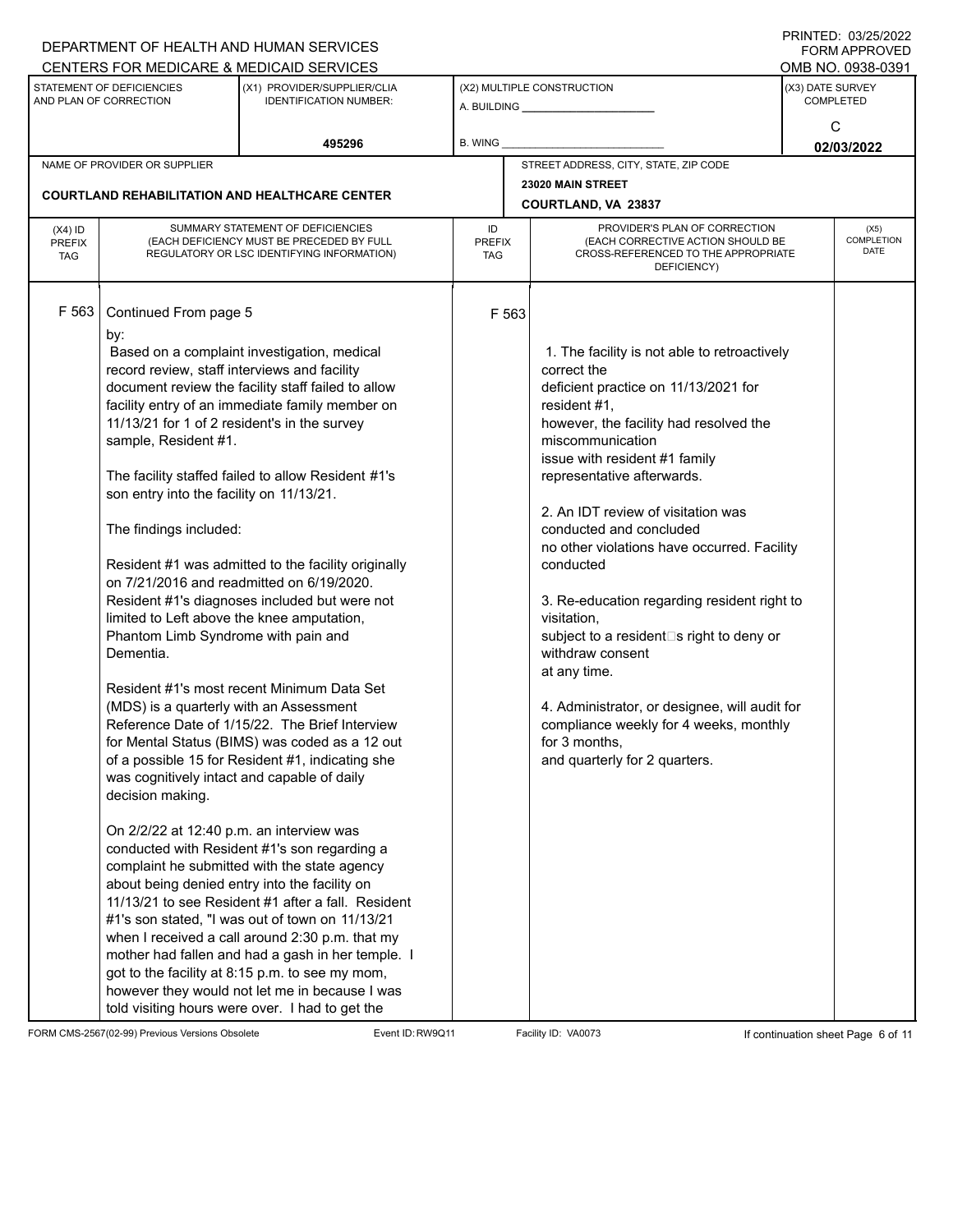|                             |                                                     | DEPARTMENT OF HEALTH AND HUMAN SERVICES                                                              |                      |                                                                          |                                       |                    | INITED. OSIZSIZUZZ<br><b>FORM APPROVED</b> |
|-----------------------------|-----------------------------------------------------|------------------------------------------------------------------------------------------------------|----------------------|--------------------------------------------------------------------------|---------------------------------------|--------------------|--------------------------------------------|
|                             |                                                     | CENTERS FOR MEDICARE & MEDICAID SERVICES                                                             |                      |                                                                          |                                       |                    | OMB NO. 0938-0391                          |
|                             | STATEMENT OF DEFICIENCIES<br>AND PLAN OF CORRECTION | (X1) PROVIDER/SUPPLIER/CLIA<br><b>IDENTIFICATION NUMBER:</b>                                         |                      |                                                                          | (X2) MULTIPLE CONSTRUCTION            | (X3) DATE SURVEY   | <b>COMPLETED</b>                           |
|                             |                                                     |                                                                                                      |                      |                                                                          |                                       |                    | С                                          |
|                             |                                                     | 495296                                                                                               | B. WING              |                                                                          |                                       |                    | 02/03/2022                                 |
|                             | NAME OF PROVIDER OR SUPPLIER                        |                                                                                                      |                      |                                                                          | STREET ADDRESS, CITY, STATE, ZIP CODE |                    |                                            |
|                             |                                                     | <b>COURTLAND REHABILITATION AND HEALTHCARE CENTER</b>                                                |                      |                                                                          | 23020 MAIN STREET                     |                    |                                            |
|                             |                                                     |                                                                                                      |                      |                                                                          | COURTLAND, VA 23837                   |                    |                                            |
| $(X4)$ ID                   |                                                     | SUMMARY STATEMENT OF DEFICIENCIES                                                                    | ID                   |                                                                          | PROVIDER'S PLAN OF CORRECTION         |                    | (X5)                                       |
| <b>PREFIX</b><br><b>TAG</b> |                                                     | (EACH DEFICIENCY MUST BE PRECEDED BY FULL<br>REGULATORY OR LSC IDENTIFYING INFORMATION)              | <b>PREFIX</b><br>TAG | (EACH CORRECTIVE ACTION SHOULD BE<br>CROSS-REFERENCED TO THE APPROPRIATE |                                       | COMPLETION<br>DATE |                                            |
|                             |                                                     |                                                                                                      |                      |                                                                          | DEFICIENCY)                           |                    |                                            |
|                             |                                                     |                                                                                                      |                      |                                                                          |                                       |                    |                                            |
| F 563                       | Continued From page 6                               |                                                                                                      |                      | F 563                                                                    |                                       |                    |                                            |
|                             |                                                     | Sheriffs Department involved and have a deputy                                                       |                      |                                                                          |                                       |                    |                                            |
|                             |                                                     | dispatched in order to get in to check on my                                                         |                      |                                                                          |                                       |                    |                                            |
|                             |                                                     | mother. The next day the Unit Manager called                                                         |                      |                                                                          |                                       |                    |                                            |
|                             |                                                     | and asked me why I called the sheriff. She said<br>she was the one who told the staff not to left me |                      |                                                                          |                                       |                    |                                            |
|                             |                                                     | in, because they had an incident the day before                                                      |                      |                                                                          |                                       |                    |                                            |
|                             |                                                     | and did not let a family member in. I know the                                                       |                      |                                                                          |                                       |                    |                                            |
|                             |                                                     | law and they can't keep me from seeing my                                                            |                      |                                                                          |                                       |                    |                                            |
|                             | mother."                                            |                                                                                                      |                      |                                                                          |                                       |                    |                                            |
|                             |                                                     |                                                                                                      |                      |                                                                          |                                       |                    |                                            |
|                             |                                                     | On 2/2/22 at 3:00 p.m. a phone interview was<br>conducted with Unit Manager Licensed practical       |                      |                                                                          |                                       |                    |                                            |
|                             |                                                     | Nurse (LPN) #1 regarding her conversation with                                                       |                      |                                                                          |                                       |                    |                                            |
|                             |                                                     | Resident #1's son when he was denied entry into                                                      |                      |                                                                          |                                       |                    |                                            |
|                             |                                                     | the facility on 11/13/21 to see his mother. Unit                                                     |                      |                                                                          |                                       |                    |                                            |
|                             |                                                     | Manager LPN #1 stated, "I had told the staff the                                                     |                      |                                                                          |                                       |                    |                                            |
|                             |                                                     | day before to not let another resident's family                                                      |                      |                                                                          |                                       |                    |                                            |
|                             |                                                     | member into the facility because visiting hours<br>were over. This is the reason they didn't let     |                      |                                                                          |                                       |                    |                                            |
|                             |                                                     | Name (Resident #1's son) in on the next day. I                                                       |                      |                                                                          |                                       |                    |                                            |
|                             |                                                     | was not aware that family's could come in after                                                      |                      |                                                                          |                                       |                    |                                            |
|                             |                                                     | visiting hours. I did call him the next day and told                                                 |                      |                                                                          |                                       |                    |                                            |
|                             |                                                     | him I heard he called the sheriff and told him he                                                    |                      |                                                                          |                                       |                    |                                            |
|                             |                                                     | didn't have to do that. It was my fault I needed to                                                  |                      |                                                                          |                                       |                    |                                            |
|                             | get clarification."                                 |                                                                                                      |                      |                                                                          |                                       |                    |                                            |
|                             |                                                     | On 2/3/21 at 1:00 p.m. a phone interview was                                                         |                      |                                                                          |                                       |                    |                                            |
|                             | conducted with Sheriff's Dispatcher #1.             |                                                                                                      |                      |                                                                          |                                       |                    |                                            |
|                             |                                                     | Dispatcher #1 was asked if there was a call log                                                      |                      |                                                                          |                                       |                    |                                            |
|                             |                                                     | where Name (Resident #1's son) called and                                                            |                      |                                                                          |                                       |                    |                                            |
|                             |                                                     | requested a sheriff be send to the facility because                                                  |                      |                                                                          |                                       |                    |                                            |
|                             |                                                     | he was being denied entry. Dispatcher #1 stated,<br>"Oh yes I remember that call I was working the   |                      |                                                                          |                                       |                    |                                            |
|                             |                                                     | day the call came in. The son called and said he                                                     |                      |                                                                          |                                       |                    |                                            |
|                             |                                                     | was at Name (facility) and they would not let him                                                    |                      |                                                                          |                                       |                    |                                            |
|                             |                                                     | in to see his mother, who had fallen. I felt bad for                                                 |                      |                                                                          |                                       |                    |                                            |
|                             |                                                     | him. I sent a deputy to the facility to assist him."                                                 |                      |                                                                          |                                       |                    |                                            |
|                             |                                                     | The facility policy titled "Visitation Policy" last                                                  |                      |                                                                          |                                       |                    |                                            |

FORM CMS-2567(02-99) Previous Versions Obsolete Event ID:RW9Q11 Facility ID: VA0073 If continuation sheet Page 7 of 11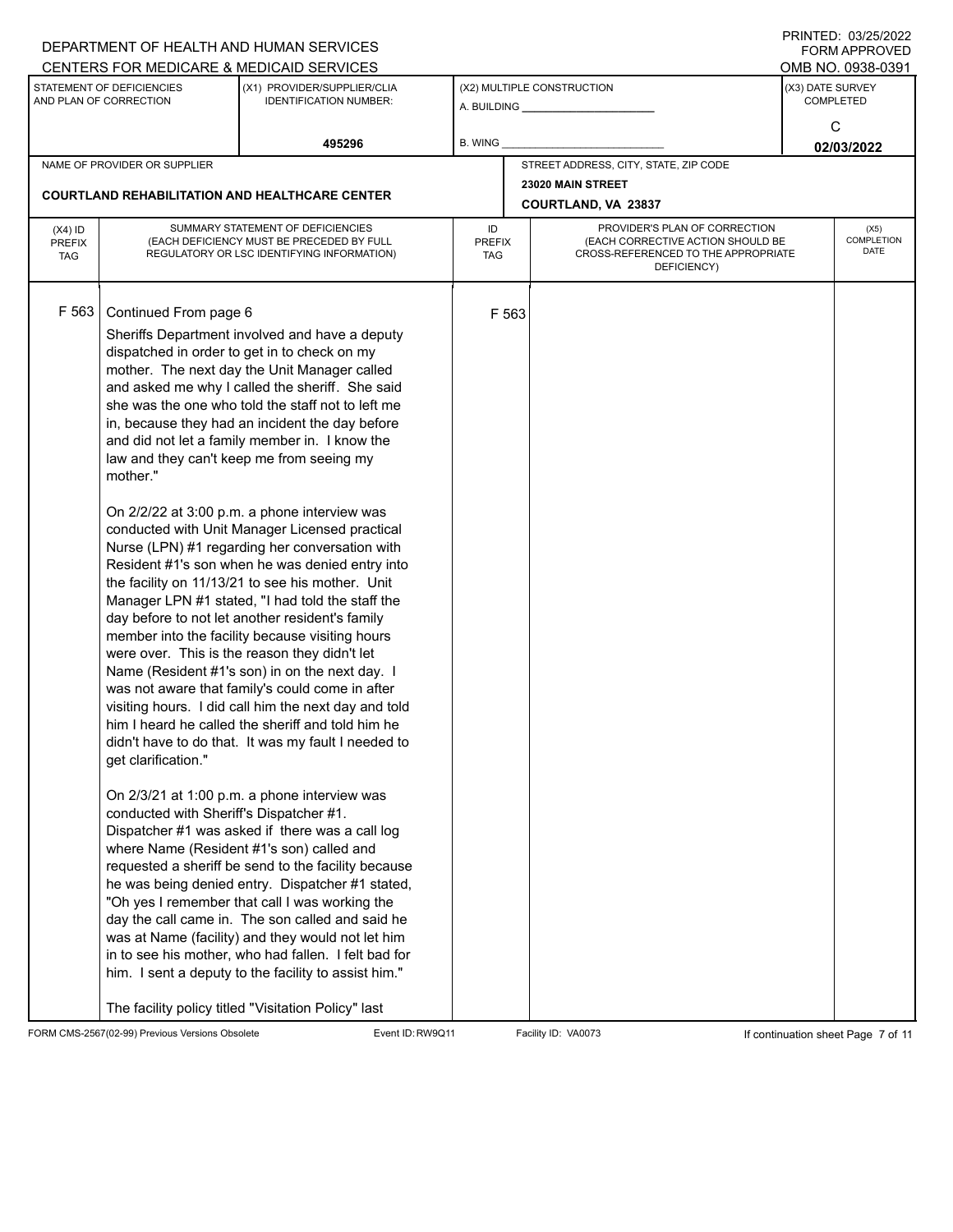|                                                       |                                                                                                                                                                                                                                                                                                                                                  | DEPARTMENT OF HEALTH AND HUMAN SERVICES<br>CENTERS FOR MEDICARE & MEDICAID SERVICES                                                                                                                                                                                                                                                                                                                                                                                                                                                                                                                                                                                                                                                                                                                                                                                                                            |                                                       |                |                                                                                                                                                                                      |                                      | <b>FININILD. UJIZJIZUZZ</b><br><b>FORM APPROVED</b><br>OMB NO. 0938-0391 |
|-------------------------------------------------------|--------------------------------------------------------------------------------------------------------------------------------------------------------------------------------------------------------------------------------------------------------------------------------------------------------------------------------------------------|----------------------------------------------------------------------------------------------------------------------------------------------------------------------------------------------------------------------------------------------------------------------------------------------------------------------------------------------------------------------------------------------------------------------------------------------------------------------------------------------------------------------------------------------------------------------------------------------------------------------------------------------------------------------------------------------------------------------------------------------------------------------------------------------------------------------------------------------------------------------------------------------------------------|-------------------------------------------------------|----------------|--------------------------------------------------------------------------------------------------------------------------------------------------------------------------------------|--------------------------------------|--------------------------------------------------------------------------|
|                                                       | STATEMENT OF DEFICIENCIES<br>AND PLAN OF CORRECTION                                                                                                                                                                                                                                                                                              | (X1) PROVIDER/SUPPLIER/CLIA<br><b>IDENTIFICATION NUMBER:</b>                                                                                                                                                                                                                                                                                                                                                                                                                                                                                                                                                                                                                                                                                                                                                                                                                                                   | (X2) MULTIPLE CONSTRUCTION<br>A. BUILDING A. BUILDING |                |                                                                                                                                                                                      | (X3) DATE SURVEY<br><b>COMPLETED</b> |                                                                          |
|                                                       |                                                                                                                                                                                                                                                                                                                                                  | 495296                                                                                                                                                                                                                                                                                                                                                                                                                                                                                                                                                                                                                                                                                                                                                                                                                                                                                                         | <b>B. WING</b>                                        |                |                                                                                                                                                                                      |                                      | C<br>02/03/2022                                                          |
|                                                       | NAME OF PROVIDER OR SUPPLIER                                                                                                                                                                                                                                                                                                                     |                                                                                                                                                                                                                                                                                                                                                                                                                                                                                                                                                                                                                                                                                                                                                                                                                                                                                                                |                                                       |                | STREET ADDRESS, CITY, STATE, ZIP CODE                                                                                                                                                |                                      |                                                                          |
| <b>COURTLAND REHABILITATION AND HEALTHCARE CENTER</b> |                                                                                                                                                                                                                                                                                                                                                  |                                                                                                                                                                                                                                                                                                                                                                                                                                                                                                                                                                                                                                                                                                                                                                                                                                                                                                                |                                                       |                | 23020 MAIN STREET<br><b>COURTLAND, VA 23837</b>                                                                                                                                      |                                      |                                                                          |
| $(X4)$ ID<br><b>PREFIX</b><br><b>TAG</b>              | SUMMARY STATEMENT OF DEFICIENCIES<br>(EACH DEFICIENCY MUST BE PRECEDED BY FULL<br>REGULATORY OR LSC IDENTIFYING INFORMATION)                                                                                                                                                                                                                     |                                                                                                                                                                                                                                                                                                                                                                                                                                                                                                                                                                                                                                                                                                                                                                                                                                                                                                                | ID<br><b>PREFIX</b><br><b>TAG</b>                     |                | PROVIDER'S PLAN OF CORRECTION<br>(EACH CORRECTIVE ACTION SHOULD BE<br>CROSS-REFERENCED TO THE APPROPRIATE<br>DEFICIENCY)                                                             |                                      | (X5)<br>COMPLETION<br><b>DATE</b>                                        |
| F 563                                                 | Continued From page 7<br>in part, as follows:<br>of life.<br>held with the Administrator, the Corporate<br>Director of Clinical Services and the<br>Rehabilitation Director where the above<br>me that is what I would have told them."<br>This is a Complaint Deficiency.<br>SS=E   CFR(s): $483.24(a)(2)$<br>personal and oral hygiene;<br>by: | revised 9/28/21 was reviewed and is documented<br>Visitation is person-centered, and facility will<br>consider the resident's physical, mental, and<br>psycho-social well-being, and will support quality<br>On 2/3/22 at 4:42 p.m. a pre-exit debriefing was<br>information was shared. The Administrator was<br>asked what she would have expected of the staff<br>on 11/13/21 when Resident #1's son tried to visit<br>after she had fallen. The Administrator stated, "I<br>would have expected that they would have let her<br>son in the building and if they would have called<br>Prior to exit no further information was provided.<br>F 677   ADL Care Provided for Dependent Residents<br>§483.24(a)(2) A resident who is unable to carry<br>out activities of daily living receives the necessary<br>services to maintain good nutrition, grooming, and<br>This REQUIREMENT is not met as evidenced |                                                       | F 563<br>F 677 |                                                                                                                                                                                      |                                      | 3/7/22                                                                   |
|                                                       | record review, staff interviews and facility<br>#1.                                                                                                                                                                                                                                                                                              | Based on a complaint investigation, medical<br>document review the facility staff failed to ensure<br>that bi-weekly showers were offered and provided<br>to 1 of 2 resident's in the survey sample, Resident                                                                                                                                                                                                                                                                                                                                                                                                                                                                                                                                                                                                                                                                                                  |                                                       |                | 1. The facility is not able to retroactively<br>correct the missed<br>showers of resident #1.<br>2. Shower schedules and preferences for<br>all current residents have been reviewed |                                      |                                                                          |

FORM CMS-2567(02-99) Previous Versions Obsolete Event ID:RW9Q11 Facility ID: VA0073 If continuation sheet Page 8 of 11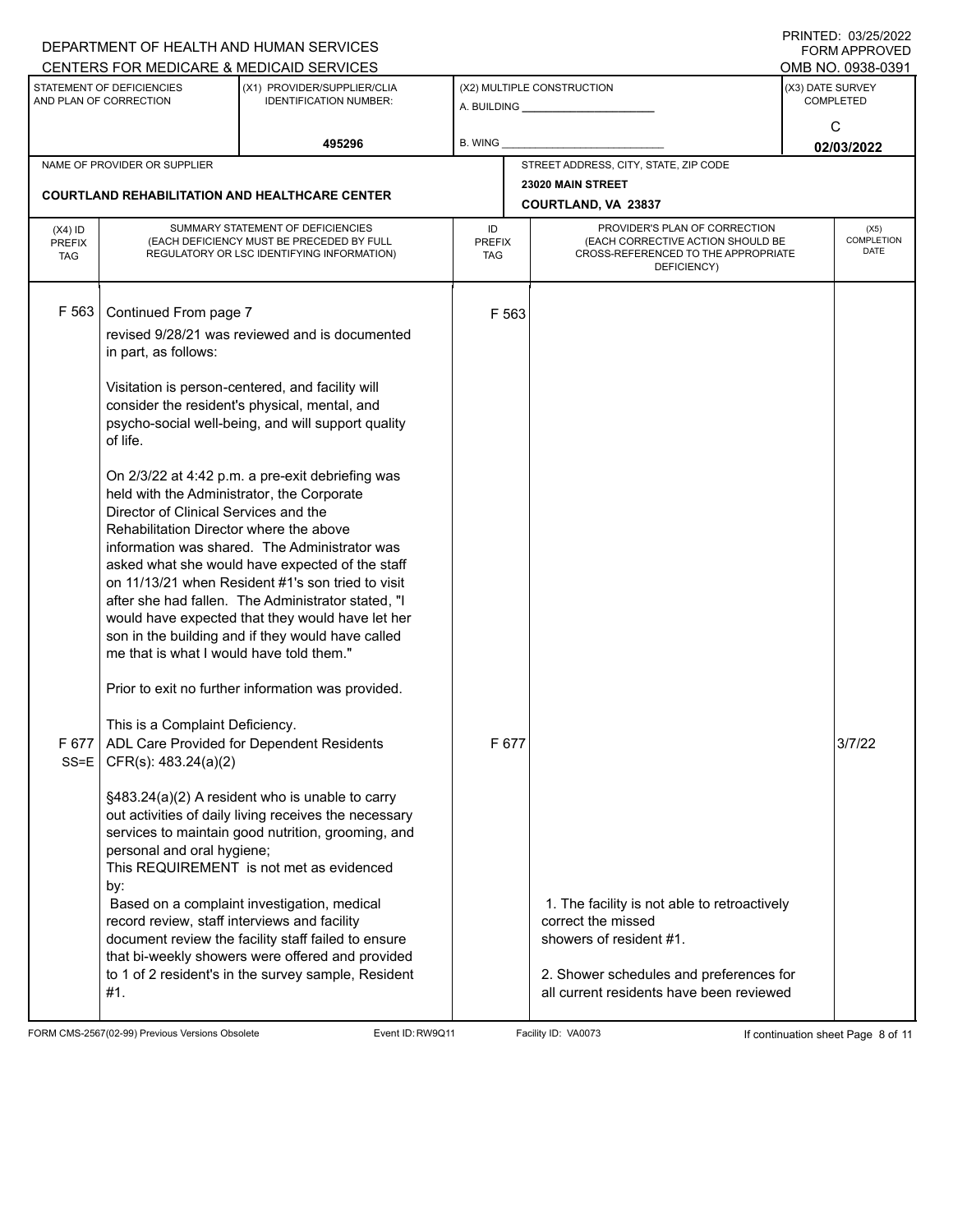|                                          |                                                                                                                                                                                                                                                                                                                                                                                                                                                           | DEPARTMENT OF HEALTH AND HUMAN SERVICES                                                                                                                                                                                                                                                                                                                                                                                                                                                                                                                                                                                                                                                                                                                                                                                                                               |                            |                                       |                                                                                                                                                                                                                                                                                                                                                                  |                                      | $\Box$ \\\\\\L\D.\\\J\\L\J\L\J\L\L\L\L\L\<br><b>FORM APPROVED</b> |  |
|------------------------------------------|-----------------------------------------------------------------------------------------------------------------------------------------------------------------------------------------------------------------------------------------------------------------------------------------------------------------------------------------------------------------------------------------------------------------------------------------------------------|-----------------------------------------------------------------------------------------------------------------------------------------------------------------------------------------------------------------------------------------------------------------------------------------------------------------------------------------------------------------------------------------------------------------------------------------------------------------------------------------------------------------------------------------------------------------------------------------------------------------------------------------------------------------------------------------------------------------------------------------------------------------------------------------------------------------------------------------------------------------------|----------------------------|---------------------------------------|------------------------------------------------------------------------------------------------------------------------------------------------------------------------------------------------------------------------------------------------------------------------------------------------------------------------------------------------------------------|--------------------------------------|-------------------------------------------------------------------|--|
|                                          |                                                                                                                                                                                                                                                                                                                                                                                                                                                           | CENTERS FOR MEDICARE & MEDICAID SERVICES                                                                                                                                                                                                                                                                                                                                                                                                                                                                                                                                                                                                                                                                                                                                                                                                                              |                            |                                       |                                                                                                                                                                                                                                                                                                                                                                  |                                      | OMB NO. 0938-0391                                                 |  |
|                                          | STATEMENT OF DEFICIENCIES<br>AND PLAN OF CORRECTION                                                                                                                                                                                                                                                                                                                                                                                                       | (X1) PROVIDER/SUPPLIER/CLIA<br><b>IDENTIFICATION NUMBER:</b>                                                                                                                                                                                                                                                                                                                                                                                                                                                                                                                                                                                                                                                                                                                                                                                                          | (X2) MULTIPLE CONSTRUCTION |                                       |                                                                                                                                                                                                                                                                                                                                                                  | (X3) DATE SURVEY<br><b>COMPLETED</b> |                                                                   |  |
|                                          |                                                                                                                                                                                                                                                                                                                                                                                                                                                           | 495296                                                                                                                                                                                                                                                                                                                                                                                                                                                                                                                                                                                                                                                                                                                                                                                                                                                                | B. WING                    |                                       |                                                                                                                                                                                                                                                                                                                                                                  |                                      | C<br>02/03/2022                                                   |  |
|                                          | NAME OF PROVIDER OR SUPPLIER                                                                                                                                                                                                                                                                                                                                                                                                                              |                                                                                                                                                                                                                                                                                                                                                                                                                                                                                                                                                                                                                                                                                                                                                                                                                                                                       |                            | STREET ADDRESS, CITY, STATE, ZIP CODE |                                                                                                                                                                                                                                                                                                                                                                  |                                      |                                                                   |  |
|                                          |                                                                                                                                                                                                                                                                                                                                                                                                                                                           | <b>COURTLAND REHABILITATION AND HEALTHCARE CENTER</b>                                                                                                                                                                                                                                                                                                                                                                                                                                                                                                                                                                                                                                                                                                                                                                                                                 |                            |                                       |                                                                                                                                                                                                                                                                                                                                                                  |                                      |                                                                   |  |
|                                          |                                                                                                                                                                                                                                                                                                                                                                                                                                                           |                                                                                                                                                                                                                                                                                                                                                                                                                                                                                                                                                                                                                                                                                                                                                                                                                                                                       |                            |                                       | COURTLAND, VA 23837                                                                                                                                                                                                                                                                                                                                              |                                      |                                                                   |  |
| $(X4)$ ID<br><b>PREFIX</b><br><b>TAG</b> |                                                                                                                                                                                                                                                                                                                                                                                                                                                           | SUMMARY STATEMENT OF DEFICIENCIES<br>(EACH DEFICIENCY MUST BE PRECEDED BY FULL<br>REGULATORY OR LSC IDENTIFYING INFORMATION)                                                                                                                                                                                                                                                                                                                                                                                                                                                                                                                                                                                                                                                                                                                                          | ID<br><b>PREFIX</b><br>TAG |                                       | PROVIDER'S PLAN OF CORRECTION<br>(EACH CORRECTIVE ACTION SHOULD BE<br>CROSS-REFERENCED TO THE APPROPRIATE<br>DEFICIENCY)                                                                                                                                                                                                                                         |                                      | (X5)<br><b>COMPLETION</b><br>DATE                                 |  |
| F 677                                    | Continued From page 8<br>2021 and January 2022.<br>The findings included:<br>limited to Left above the knee amputation,<br>Phantom Limb Syndrome with pain and<br>Dementia.<br>(MDS) is a quarterly with an Assessment<br>was cognitively intact and capable of daily<br>Status, Bathing Resident #1 was coded as<br>for showers.<br>revised/1/24/2022 was reviewed and is<br>documented in part, as follows:<br>and dementia. Date Initiated: 6/19/2020. | The facility staff failed to ensure that Resident #1<br>was offered and provided bi-weekly showers in<br>September 2021, November 2021, December<br>Resident #1 was admitted to the facility originally<br>on 7/21/2016 and readmitted on 6/19/2020.<br>Resident #1's diagnoses included but were not<br>Resident #1's most recent Minimum Data Set<br>Reference Date of 1/15/22. The Brief Interview<br>for Mental Status (BIMS) was coded as a 12 out<br>of a possible 15 for Resident #1, indicating she<br>decision making. Under Section G Functional<br>requiring total dependence with one person assist<br>Resident #1's comprehensive care plan last<br>Focus: ADL (activities of daily living) self-care<br>performance deficit related to left AKA (above<br>knee amputation), old CVA (cerebro-vascular<br>accident with left upper extremity hemiparesis |                            | F 677                                 | and updated as needed.<br>3. Facility will provide education to all<br>nursing staff on shower schedules and<br>documentation<br>requirements. The Director of Nursing, or<br>designee, will audit 5 residnets for<br>compliance weekly for 3 months.<br>4. The Director of Nursing, or designee,<br>will submit their findings to QAPI monthly<br>for 3 months. |                                      |                                                                   |  |
|                                          | twice a week. Date Initiated: 6/19/2020.                                                                                                                                                                                                                                                                                                                                                                                                                  | Intervention: Bathing/Showering: Offer showers                                                                                                                                                                                                                                                                                                                                                                                                                                                                                                                                                                                                                                                                                                                                                                                                                        |                            |                                       |                                                                                                                                                                                                                                                                                                                                                                  |                                      |                                                                   |  |

FORM CMS-2567(02-99) Previous Versions Obsolete Event ID:RW9Q11 Facility ID: VA0073 If continuation sheet Page 9 of 11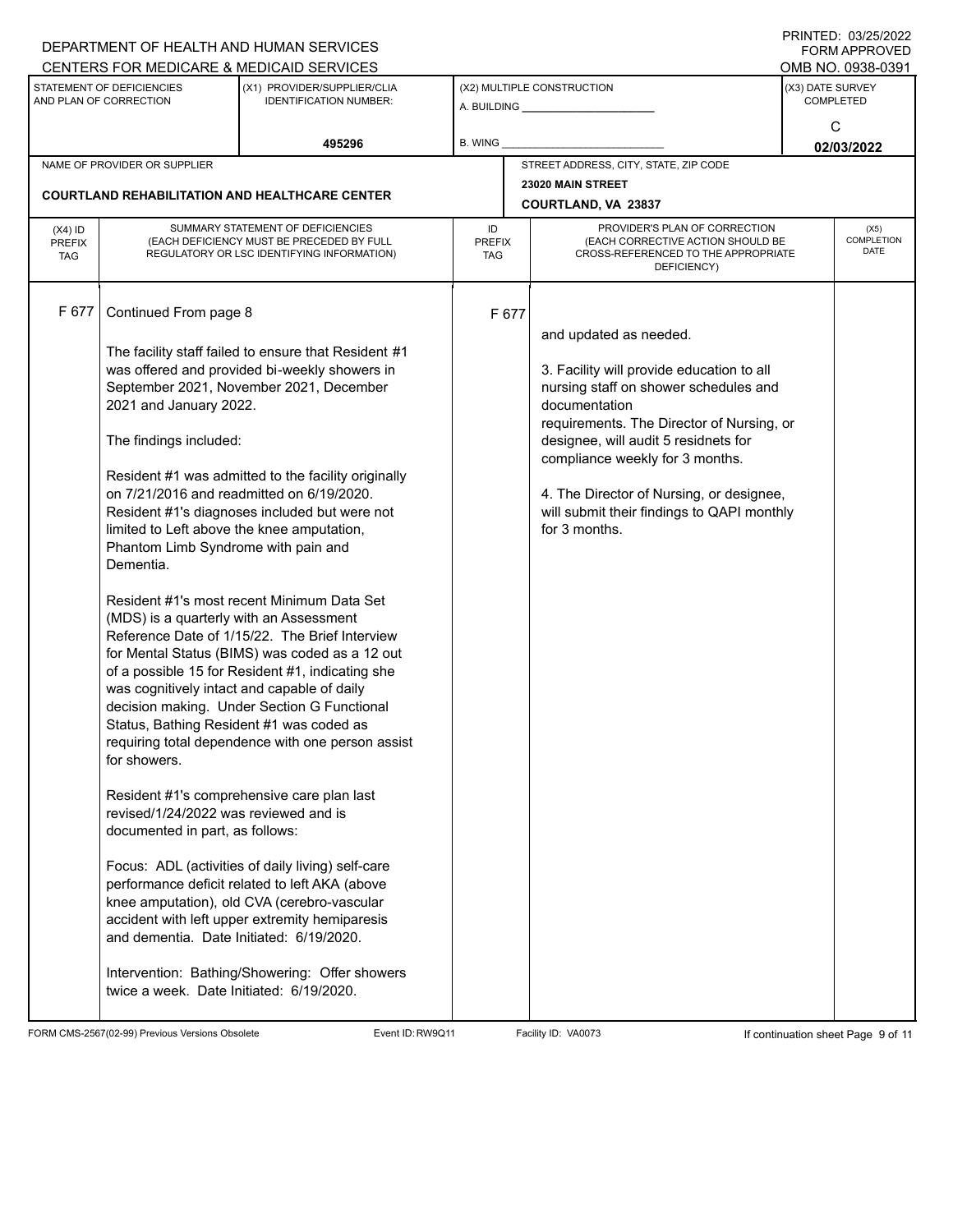|                                          |                                                                                                                                                                                                                                                                                                                                                   | DEPARTMENT OF HEALTH AND HUMAN SERVICES                                                                                                                                                                                                                                                                                                                                                                                                                                                                                                                                                                                                                                                                                                                                                                                                                                                                                                                                                                                                                                                                          |           |                                                                                                                                           |                                       |                                      | I INITILD. 00/LOILULL<br><b>FORM APPROVED</b> |  |
|------------------------------------------|---------------------------------------------------------------------------------------------------------------------------------------------------------------------------------------------------------------------------------------------------------------------------------------------------------------------------------------------------|------------------------------------------------------------------------------------------------------------------------------------------------------------------------------------------------------------------------------------------------------------------------------------------------------------------------------------------------------------------------------------------------------------------------------------------------------------------------------------------------------------------------------------------------------------------------------------------------------------------------------------------------------------------------------------------------------------------------------------------------------------------------------------------------------------------------------------------------------------------------------------------------------------------------------------------------------------------------------------------------------------------------------------------------------------------------------------------------------------------|-----------|-------------------------------------------------------------------------------------------------------------------------------------------|---------------------------------------|--------------------------------------|-----------------------------------------------|--|
|                                          |                                                                                                                                                                                                                                                                                                                                                   | CENTERS FOR MEDICARE & MEDICAID SERVICES                                                                                                                                                                                                                                                                                                                                                                                                                                                                                                                                                                                                                                                                                                                                                                                                                                                                                                                                                                                                                                                                         |           |                                                                                                                                           |                                       |                                      | OMB NO. 0938-0391                             |  |
|                                          | STATEMENT OF DEFICIENCIES<br>AND PLAN OF CORRECTION                                                                                                                                                                                                                                                                                               | (X1) PROVIDER/SUPPLIER/CLIA<br><b>IDENTIFICATION NUMBER:</b>                                                                                                                                                                                                                                                                                                                                                                                                                                                                                                                                                                                                                                                                                                                                                                                                                                                                                                                                                                                                                                                     |           |                                                                                                                                           | (X2) MULTIPLE CONSTRUCTION            | (X3) DATE SURVEY<br><b>COMPLETED</b> |                                               |  |
|                                          |                                                                                                                                                                                                                                                                                                                                                   | 495296                                                                                                                                                                                                                                                                                                                                                                                                                                                                                                                                                                                                                                                                                                                                                                                                                                                                                                                                                                                                                                                                                                           | B. WING   |                                                                                                                                           |                                       | C<br>02/03/2022                      |                                               |  |
|                                          | NAME OF PROVIDER OR SUPPLIER                                                                                                                                                                                                                                                                                                                      |                                                                                                                                                                                                                                                                                                                                                                                                                                                                                                                                                                                                                                                                                                                                                                                                                                                                                                                                                                                                                                                                                                                  |           |                                                                                                                                           | STREET ADDRESS, CITY, STATE, ZIP CODE |                                      |                                               |  |
|                                          |                                                                                                                                                                                                                                                                                                                                                   |                                                                                                                                                                                                                                                                                                                                                                                                                                                                                                                                                                                                                                                                                                                                                                                                                                                                                                                                                                                                                                                                                                                  |           |                                                                                                                                           | 23020 MAIN STREET                     |                                      |                                               |  |
|                                          |                                                                                                                                                                                                                                                                                                                                                   | <b>COURTLAND REHABILITATION AND HEALTHCARE CENTER</b>                                                                                                                                                                                                                                                                                                                                                                                                                                                                                                                                                                                                                                                                                                                                                                                                                                                                                                                                                                                                                                                            |           |                                                                                                                                           | COURTLAND, VA 23837                   |                                      |                                               |  |
| $(X4)$ ID<br><b>PREFIX</b><br><b>TAG</b> | SUMMARY STATEMENT OF DEFICIENCIES<br>(EACH DEFICIENCY MUST BE PRECEDED BY FULL<br>REGULATORY OR LSC IDENTIFYING INFORMATION)                                                                                                                                                                                                                      |                                                                                                                                                                                                                                                                                                                                                                                                                                                                                                                                                                                                                                                                                                                                                                                                                                                                                                                                                                                                                                                                                                                  | ID<br>TAG | PROVIDER'S PLAN OF CORRECTION<br>(EACH CORRECTIVE ACTION SHOULD BE<br><b>PREFIX</b><br>CROSS-REFERENCED TO THE APPROPRIATE<br>DEFICIENCY) |                                       |                                      | (X5)<br>COMPLETION<br><b>DATE</b>             |  |
| F 677                                    | Continued From page 9<br>revealed the following:<br>on the 13th and the 20th.<br>on the 1st, 8th, 15th, 22nd and the 29th.<br>on the 2nd, 9th and the 27th.<br>the 6th and the 12th.<br>On 2/1/22 at 12:00 p.m. an interview was<br>bed."<br>On 2/2/22 at 12:40 p.m. an interview was<br>the last time she had a shower."<br>in part, as follows: | Resident #1's Activity of Daily Living Flow Sheets<br>for September 2021, November 2021, December<br>2021 and January 2022 were reviewed and<br>September 2021 Resident #1 received showers<br>November 2021 Resident #1 received showers<br>December 2021 Resident #1 received showers<br>January 2022 Resident #1 received showers on<br>Resident #1 was scheduled to receive showers<br>on Mondays and Thursdays on the 3-11 shift.<br>conducted with Resident #1 regarding showers.<br>Resident #1 stated, "I'm lucky to get a shower<br>once or twice a month. I usually get a bath in the<br>conducted with Resident #1's son regarding a<br>complaint he submitted with the state agency<br>addressing showers for his mother. Resident<br>#1's son stated, "She didn't receive a shower the<br>entire month of September and I couldn't tell you<br>The facility policy titled "Bath, Shower/Tub" last<br>revised 2/2018 was reviewed and is documented<br>Purpose: The purposes of this procedure are to<br>promote cleanliness, provide comfort to the<br>resident and to observe the condition of the |           | F 677                                                                                                                                     |                                       |                                      |                                               |  |
|                                          |                                                                                                                                                                                                                                                                                                                                                   | resident's skin. The residents. at minimum, shall                                                                                                                                                                                                                                                                                                                                                                                                                                                                                                                                                                                                                                                                                                                                                                                                                                                                                                                                                                                                                                                                |           |                                                                                                                                           |                                       |                                      |                                               |  |

FORM CMS-2567(02-99) Previous Versions Obsolete Event ID:RW9Q11 Facility ID: VA0073 If continuation sheet Page 10 of 11